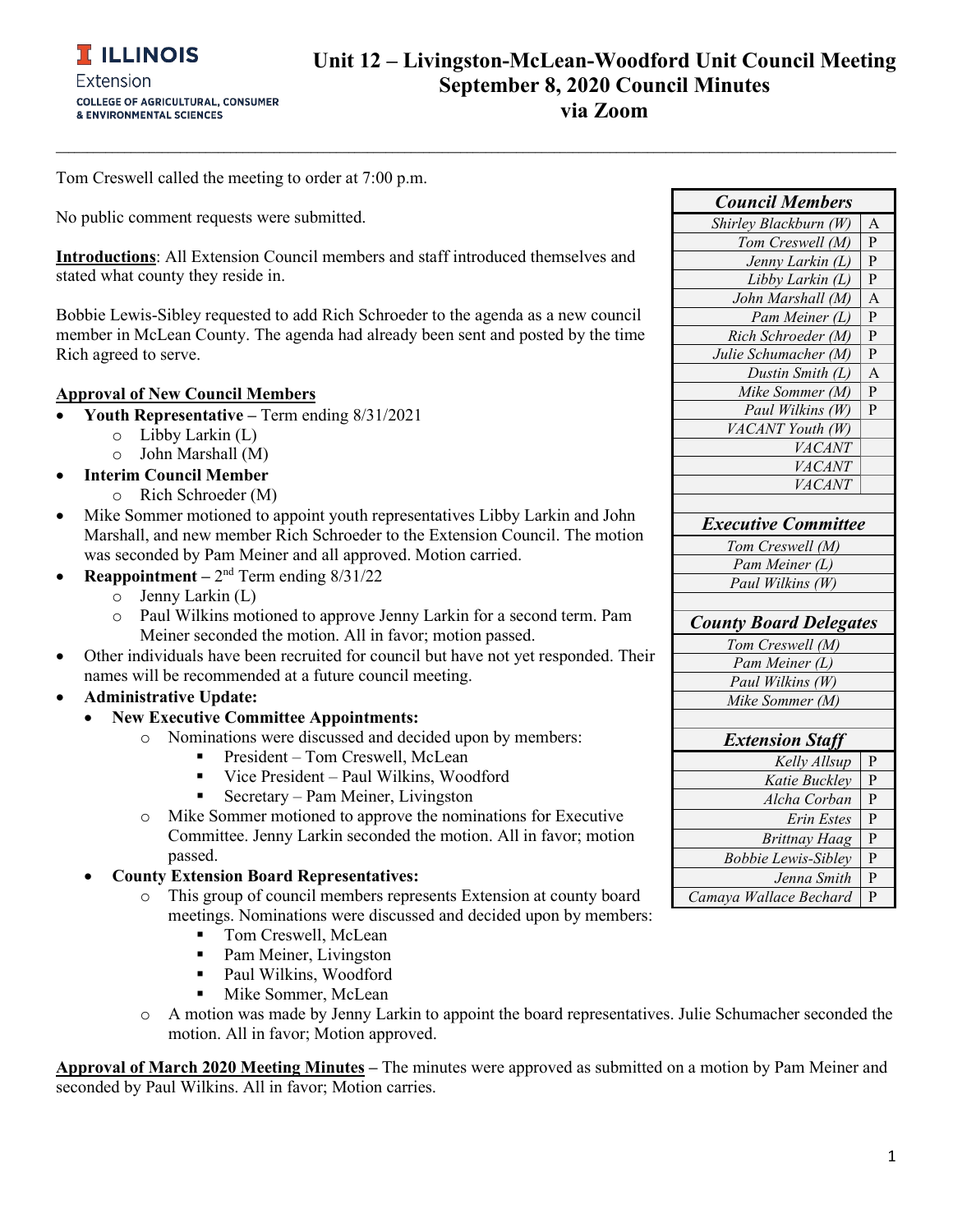## **Unit 12 – Livingston-McLean-Woodford Unit Council Meeting September 8, 2020 Council Minutes via Zoom**

### **Fiscal Reports**

- Bobbie displayed her screen in the Zoom call, showing the fiscal documents and will email the copies to all of the council members.
- FY20 With state matching funds coming in from previous years, unexpectedly, the unit ended FY20 with an excess of \$562,000.

**\_\_\_\_\_\_\_\_\_\_\_\_\_\_\_\_\_\_\_\_\_\_\_\_\_\_\_\_\_\_\_\_\_\_\_\_\_\_\_\_\_\_\_\_\_\_\_\_\_\_\_\_\_\_\_\_\_\_\_\_\_\_\_\_\_\_\_\_\_\_\_\_\_\_\_\_\_\_\_\_\_\_\_\_\_\_\_\_\_\_\_\_\_\_\_\_\_\_\_\_\_\_\_\_\_\_\_\_\_\_\_\_\_\_\_\_\_\_\_\_\_\_\_\_\_\_\_\_\_\_\_\_\_\_\_**

- Expenses were \$1.3 million, but the budgeted amount was \$1.6 million, leaving excess of \$382,000.
- FY21 Income since July 1 has been \$2,893. Expenses to date are \$63,821.
	- County Board
		- Woodford invited Extension to attend their meeting last month, but due to COVID, their agenda was extremely long, and they did not get to the Extension talking points. They held another meeting today and Extension was at the top of the agenda. They asked one question about why Extension needs full funding when the fairgrounds were not utilized for the rental of the fairgrounds. Bobbie answered the question, including the information about deficits from the lack of programming due to COVID. Major revenues were missed at the fairgrounds for 4-H, including the food stand sales. The board understood and no more additional questions were asked. Sara Halihan remained on the call, in case other questions arose. Bobbie had to leave the call to attend this council meeting.
		- McLean As Tom, Ed and Mike saw at the two McLean Extension Board Meetings held this year, the major board concern is the university's allowance of 18 months of carryover, which the board members see as excessive. The levy amount was reduced last year and stayed at that level this year.
			- With COVID, Extension has had several missed revenue opportunities and there have been continued expenses for program supplies, such as kit distribution.
			- For FY21, it is presumed the same conversation of excess funds will be discussed. Several vacant positions were put on hold during COVID and Provost approval was required for each position before posting. Unit 12 is awaiting approval for one educator position to be approved for posting.
		- Livingston This group rarely requests Extension presence at their board meetings. They are extremely supportive of Extension and 4-H.

### **Business Items**

**Staffing Update**

- Katie Buckley was hired as the McLean 4-H Youth Development Educator.
- Sky Holland was hired as the 4-H Extension Program Coordinator at Unity Community Center.
- Wren Woodburn was hired to replace Meg Meeker as the 4-H Extension Program Coordinator in McLean County, working with volunteer and club management.
- The Local Food Systems & Small Farms Educator position will be posted again soon.
- The additional SNAP-Ed Community Worker position was recently approved and currently open for applicants.

### **Civil Rights Compliance**

• Even with limited in-person programming, staff has worked diligently to find ways to meet the requirements using their virtual program platform. They have worked on different ways of collecting virtual data.

### **2019-2020 Program Overview**

- 4-H Youth Development
	- o Virtual shows were an unexpected turn for 4-H Shows in 2020, but overall, they went well.
		- Butterfly Adventures Traditionally this program is done in the classrooms in Livingston and Woodford counties, but Sara Attig created videos to share, discussing life cycle and doing activities to provide an educational experience for both youth and teachers to use in their classrooms.
			- These videos were shared on our Facebook page (3,476 views) and Youtube (2,297 views).
			- National 4-H picked up these videos and featured them in the 4-H At Home Resources.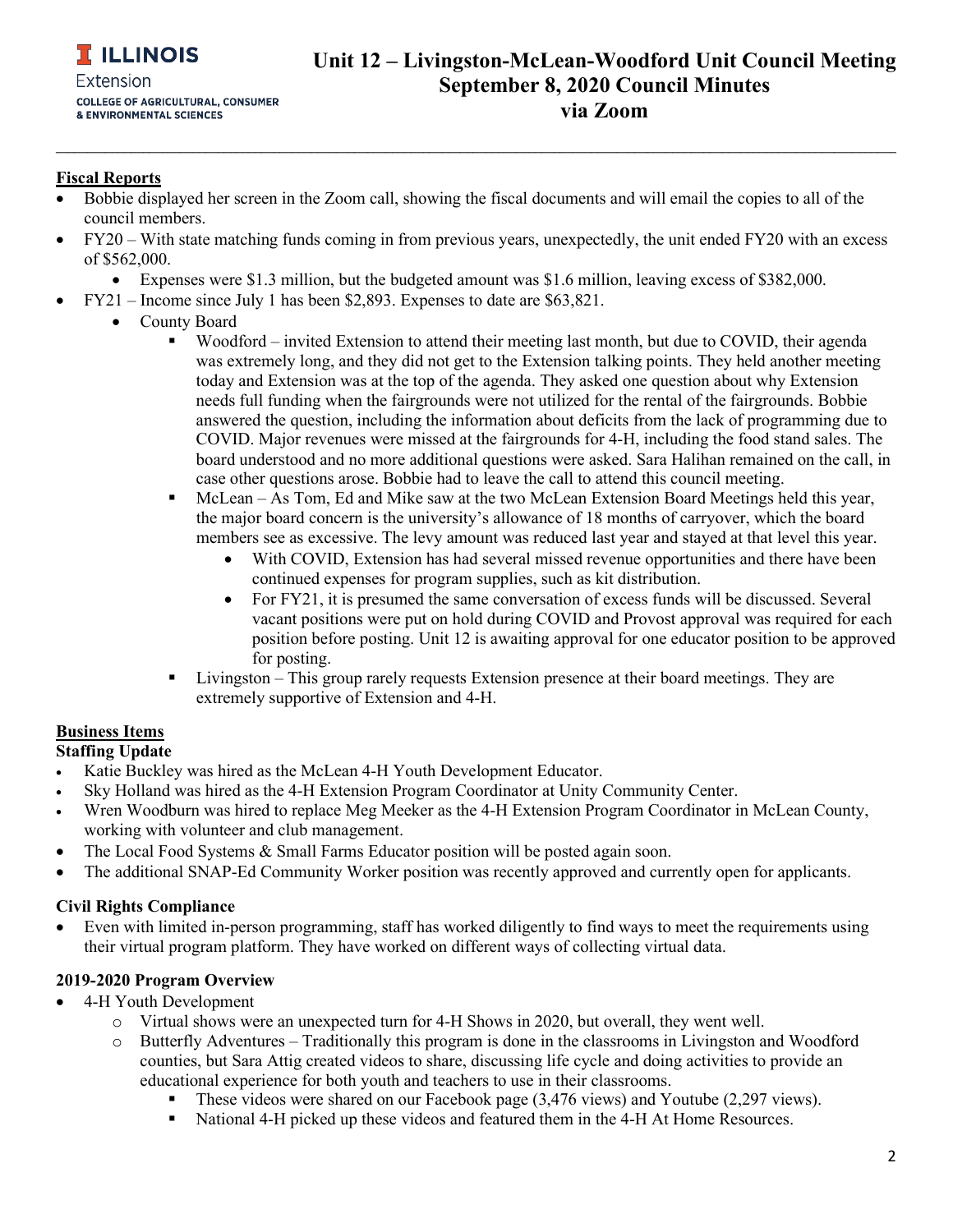# **Unit 12 – Livingston-McLean-Woodford Unit Council Meeting September 8, 2020 Council Minutes via Zoom**

o At-home resource kits have been another way we've been able to reach youth. In collaborating with Horticulture and Nutrition & Wellness educators, kits were created to hand out to food pantries, libraries and schools. The initial request was for 225 kits in Livingston and 826 kits in Woodford.

**\_\_\_\_\_\_\_\_\_\_\_\_\_\_\_\_\_\_\_\_\_\_\_\_\_\_\_\_\_\_\_\_\_\_\_\_\_\_\_\_\_\_\_\_\_\_\_\_\_\_\_\_\_\_\_\_\_\_\_\_\_\_\_\_\_\_\_\_\_\_\_\_\_\_\_\_\_\_\_\_\_\_\_\_\_\_\_\_\_\_\_\_\_\_\_\_\_\_\_\_\_\_\_\_\_\_\_\_\_\_\_\_\_\_\_\_\_\_\_\_\_\_\_\_\_\_\_\_\_\_\_\_\_\_\_**

- We have received a lot of great feedback from these kits and have had additional requests for kits. With the new 4-H program year starting, we anticipate getting requests from 4-H Clubs and schools.
- o Virtual workshops have been extremely successful, including photography, 2D/3D art, electromagnets, and food fun. We have worked with community partners, who have provided programming.
	- Video logs have been created, so that these resources can be used in the future for other reasons.
	- These have provided a great way to engage with both the youth and our program partners.
- o Unity had to close their doors in the Spring due to COVID. The staff held weekly virtual meetings with the Unity youth and families.
	- Programming will resume on September 22, 2020 for the fall semester. Although there will be limited space available, based on the county/state guidelines, we feel that keeping Unity open during this time is important.
- o Bobbie noted that the 4-H Staff had to plan for both in-person and virtual fairs this year until a final decision was made. Once the final decision was made by campus, the staff was able to pivot quickly and focus on the virtual fair.
	- Few youth and families had internet connectivity issues. We were able to accommodate with our Extension guest wifi, which allowed them to come to our parking lot to upload photos and videos. We also had some send the photos and videos to staff to upload.
	- Mike Sommer talked about how his family was able to adjust to the virtual fair, explaining how easy it was once they figured it out.
- Ag & Natural Resources
	- o Brittnay focuses on youth horticulture education and the in-person hands-on programming is not able to happen during COVID, like it did before.
		- Created activity kits for youth from 3 years old through high school. These kits were distributed to District 87, Boys & Girls Clubs, Unity, Heartland Headstart and 1,000 more kits have been requested by the Children's Discovery Museum.
		- Little Roots 4-H Programming was made up of 15 youth in Livingston McLean and Woodford counties, but this year incorporated other counties including Champaign, DeWitt and Peoria counties.
			- Seeds/plants were provided to the youth, along with a calendar with engaging activities.
			- A Facebook group was created to share weekly activities and to showcase their success stories.
		- A resource guide for educators is being created to connect curriculum to outdoors. This will be distributed in all three of our counties.
		- She's been doing a lot of media work, including writing, information sheets and news articles.
	- o Kelly has also been working on many virtual projects. With COVID, they have had some help from the state communications team to step-up their virtual programming tools, with graphics, higher quality edits, as well as a state marketing push.
		- Some of the virtual programs include: What's in my Backyard, FB Live with the Horticulturists, Mid-American Gardener Shows.
		- The production garden at Unity was able to distribute produce to the community, which included squash, sweet potatoes and peppers.
		- The Garden in a Bucket program was included in food distribution sites with all the needed supplies and instructional sheets.
		- The Master Gardener Helpdesk transition to being virtual has worked well. They have received over 160 questions from the public. In helping with these questions, they have seen a rise in home gardens, due to the pandemic.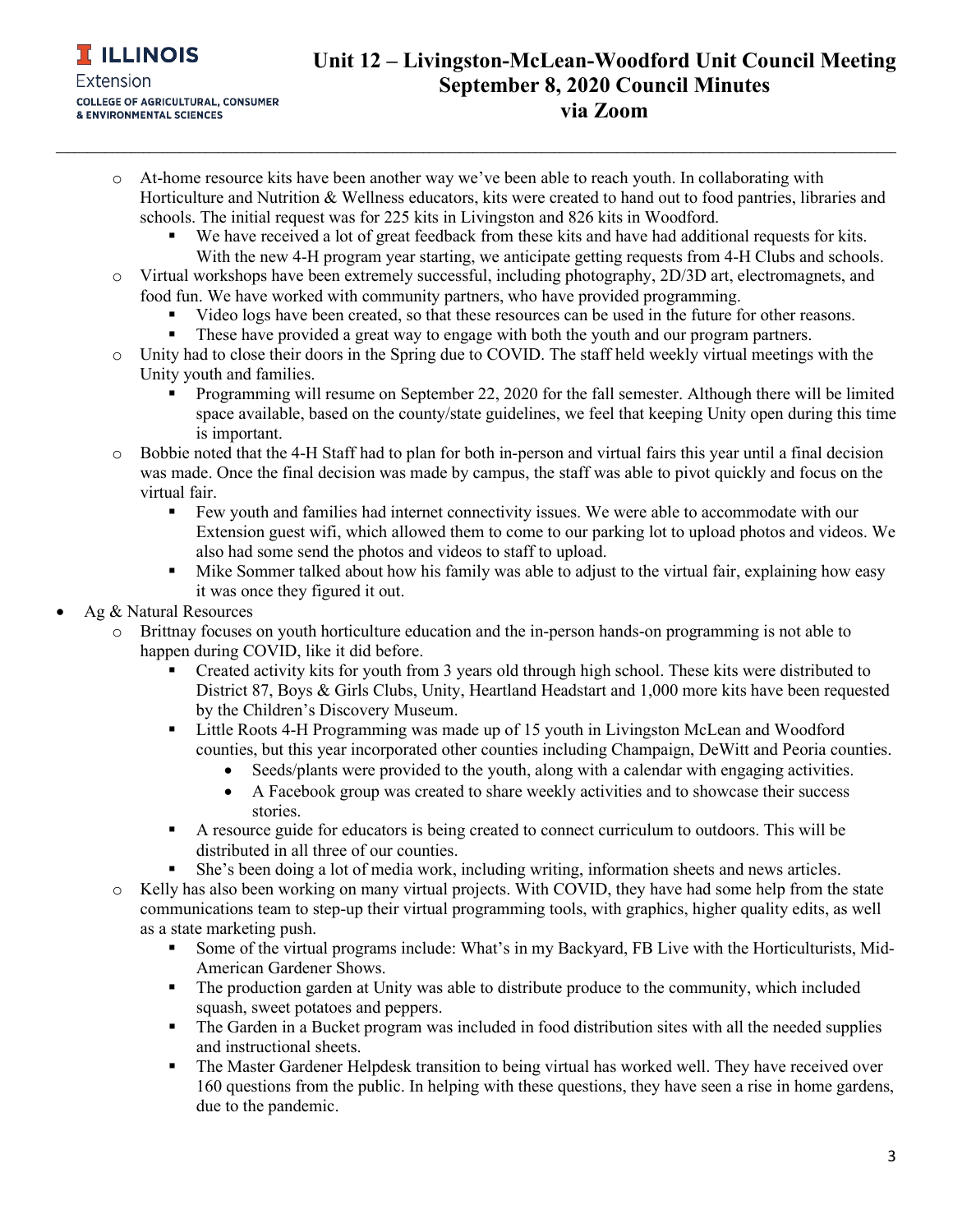

# **Unit 12 – Livingston-McLean-Woodford Unit Council Meeting September 8, 2020 Council Minutes via Zoom**

**The Urban Tree program will educate both Master Gardener's and Master Naturalists, along with** industry specialists that will be trained to provide education to others.

**\_\_\_\_\_\_\_\_\_\_\_\_\_\_\_\_\_\_\_\_\_\_\_\_\_\_\_\_\_\_\_\_\_\_\_\_\_\_\_\_\_\_\_\_\_\_\_\_\_\_\_\_\_\_\_\_\_\_\_\_\_\_\_\_\_\_\_\_\_\_\_\_\_\_\_\_\_\_\_\_\_\_\_\_\_\_\_\_\_\_\_\_\_\_\_\_\_\_\_\_\_\_\_\_\_\_\_\_\_\_\_\_\_\_\_\_\_\_\_\_\_\_\_\_\_\_\_\_\_\_\_\_\_\_\_**

- Kelly will be presenting at the Urban Tree Conference in January. The goal is to increase the life of urban trees bye giving the attendees knowledge of how to plant, take care of and sustain those trees.
- COVID has overall broadened the scope of Extension and Horticulture programming, that may have not otherwise been discovered.
- Consumer Economics
	- o With needs for COVID, financial education become an extremely relevant topic during this time.
		- Their state team of three have produced videos for the Get Savvy webinars.
		- They've been challenged with the Let's Talk Money Webinar series, which has been picked up across the country. They've seen attendees from many states and had a record number of attendees.
	- o Money Mentor Training has been provided as continuing education. She has worked with other mentors thruought the state. They're providing virtual mentoring, as well as setting up mentors with local community members.
	- o She's worked with community partners to provide individualized programming. Due to technology issues and barriers, they are working to revise their plan for being able to present to these groups. They will slowly transition to in-person programming again, as allowed.
	- o The state-wide social media campaigns have drastically improved their reach. They are working to provide more broad topics, including personal finance and estate planning. Now that they have some recorded webinars, they can use those to provide clients with previously recorded information for their topic of interest.
	- o Camaya worked on a needs assessment in Livingston, McLean and Woodford counties, talking with community partners (14 agencies) to determine the financial education needs of our communities. She has been working on a conference presentation showing these results.
- Nutrition & Wellness
	- o Jenna has continued working with the State of Illinois Board of Education to provide food service staff training.
		- In Metamora, they worked together with the school to reduce the sodium content, reduce the sugar intake at breakfast, and provided a food handler program to the staff.
		- Unit 5 and Prairie Central staff took the Food Service Sanitation Manager Training.
	- o The state Nutrition & Wellness webinars have been successful.
		- $\blacksquare$  Health at Home provided basic nutrition education.
		- Fill Your Pantry educated people about food preservation, including canning, dehydrating, freezing, etc. Jenna resented the canning tomato topic, and over 1,000 registered.
			- Many people have chosen to have their own gardens and preserve their own food which has caused a supply shortage of canning jars.
			- Both Jenna and Rachel have been testing a record number of pressure gauges.
	- o Recorded presentations are being provided to the diabetes support group in Woodford county.
- County Director Update
	- o As everyone can see, virtual programming has taken off!
	- o A surprising number of activity kits have been requested.
	- o Our COVID impact this has been extremely difficult for staff. They have had to alter their programming, and for many of them, this means an increase in their workload. Bobbie is unsure how some of them are doing it and thanks them for the amazing transition they have made.
	- o Bobbie is part of a remote work leadership council. For many staff, it's their duty/calling to work in Extension. They are working to provide options for more work at home situations for staff.
	- o When the new Dean of the College of ACES was hired, her focus was "Digital First" and although we didn't expect it to happen this way, COVID has almost forced us to all look at our jobs in a different way.